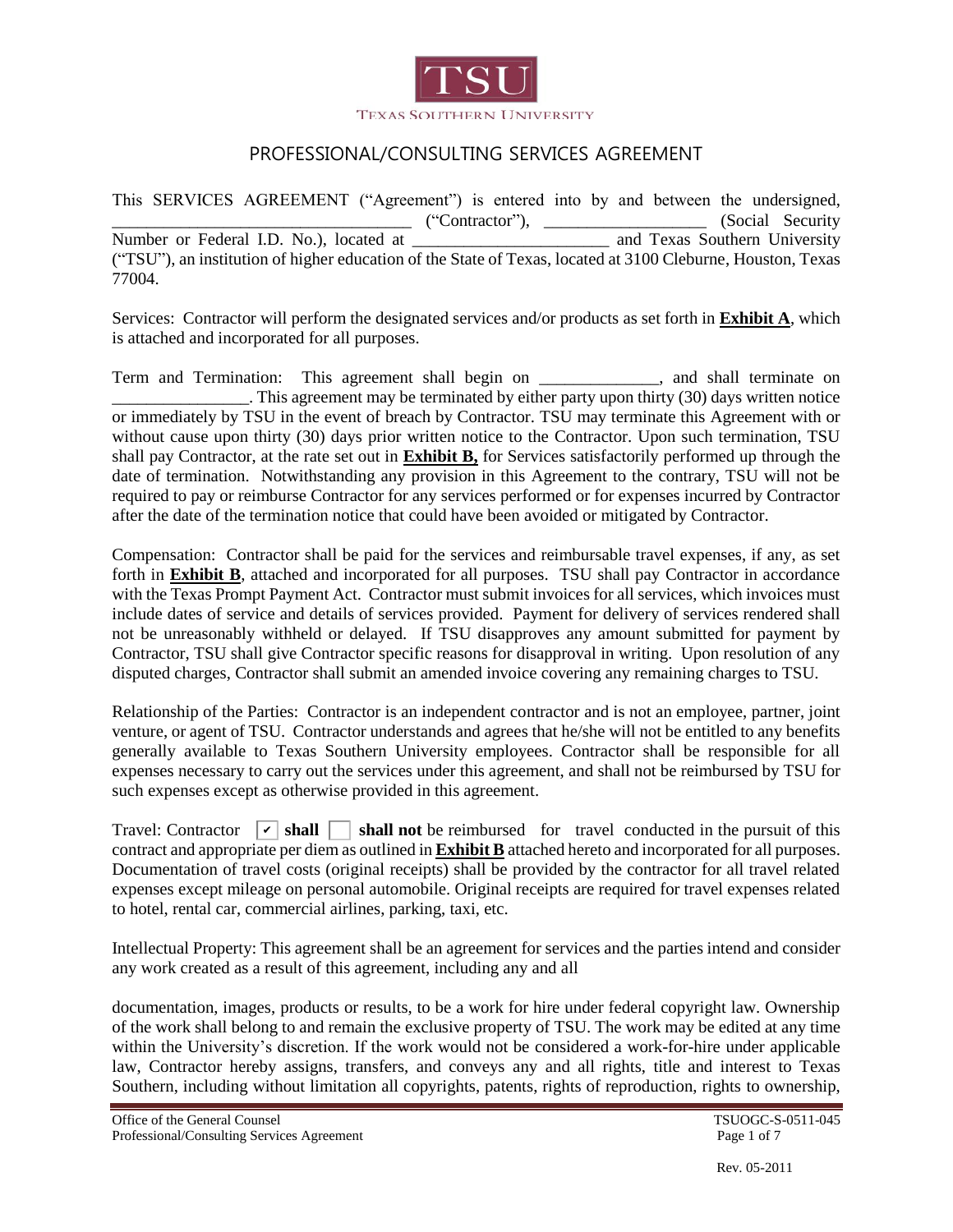

and right to secure registrations, renewals, reissues and extensions thereof. As the sole copyright holder of the work, TSU maintains and asserts the rights to use, reproduce, make derivative works from, and/or edit the Work in any form of medium, expression or technology now known or hereafter developed, at any time within the university's discretion. Contractor shall not sell, disclose or obtain any other compensation for the services provided herein. If the work is one to which the provisions of 17 U.S.C. § 106A apply, the Contractor hereby waives and appoints TSU to assert on the Contractor's behalf the Contractor's moral rights or any equivalent rights regarding the form or extent of any alteration to the work (including, without limitation, removal or destruction) or the making of any derivative works based on the Work, including, without limitation, photographs, drawings or other visual reproductions of the work, in any medium, for university purposes.

Confidentiality: During the course of the work and/or services to be provided under this agreement, Contractor may come in contact with confidential information of TSU. Contractor agrees to treat as confidential the information or knowledge that becomes known to Contractor during performance of this agreement and not to use, copy, or disclose such information to any third party unless authorized in writing by TSU. This provision does not restrict the disclosure of any information that is required to be disclosed under applicable law. Contractor shall promptly notify TSU of any misuse or unauthorized disclosure of its confidential information and upon expiration of this agreement shall return to TSU all confidential information in Contractor's possession or control. Contractor shall further comply with all university information security policies that may apply and shall not make any press releases, public statements or advertisement referring to the services provided under this agreement or the engagement of Contractor without the prior written approval of TSU.

Warranties and Representations: Contractor warrants and agrees that Contractor shall perform the Services and conduct all operations in conformity with all applicable federal, state, and local laws, rules, regulations, and ordinances. For any Service performed on premises owned or controlled by TSU, Contractor warrants and agrees that Contractor will perform the Services in compliance with all University Rules, including but not limited to, prohibitions related to tobacco use, alcohol, and other drugs.

ANTI-BOYCOTT ISRAEL VERIFICATION: The Contractor represents that, to the extent this Agreement constitutes a contract for goods or services within the meaning of Section 2270.002 of the Texas Government Code, as amended, solely for purposes of compliance with Chapter 2270 of the Texas Government Code, and subject to applicable Federal law, Contractor (1) does not boycott Israel; and (2) will not boycott Israel during the term of this Agreement. The term "boycott Israel" as used in this paragraph has the meaning assigned to it in Section 808.001 of the Texas Government Code, as amended.

ACKNOWLEDGMENT: The contractor represents that it does not have contracts with, or provide supplies or services to, a foreign terrorist organization; or, Engaged in scrutinized business operations in Sudan or Iran, as defined in Government Code Sections 807.001(10) and 2270.001(9).

Licenses/Certifications: Contractor agrees to obtain, at its own cost, any and all approvals, licenses, filings, registrations and permits required by federal, state or local laws, regulations or ordinances, required for the performance of the Services.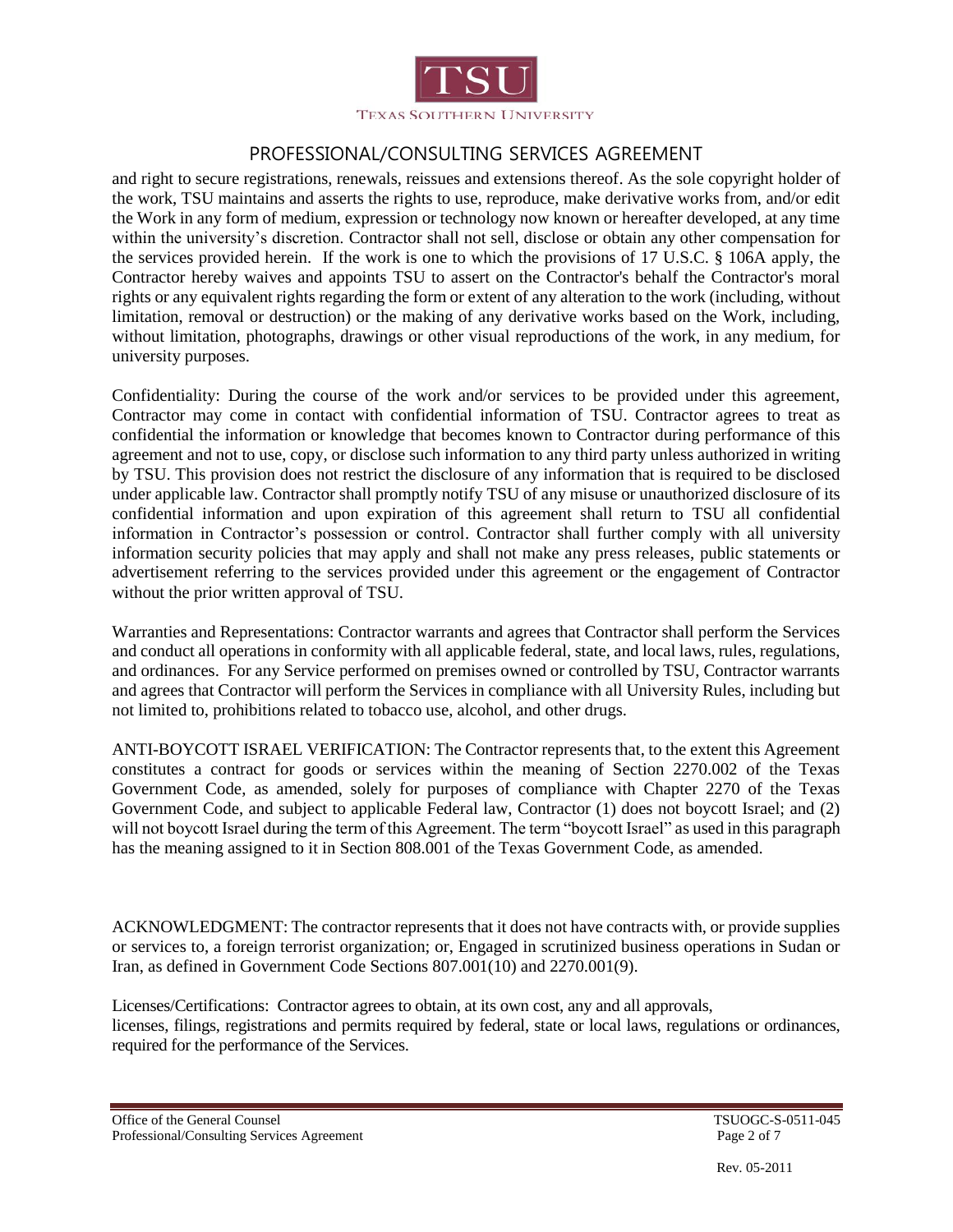

Performance/Qualifications: Contractor agrees and represents that Contractor has the personnel, experience, and knowledge necessary to qualify Contractor for the particular duties to be performed under this Agreement. Contractor warrants that all services performed under this Agreement shall be performed consistent with generally prevailing professional or industry standards.

Conflict of Interest: Contractor warrants, represents, and agrees that Contractor presently has no interest and shall not acquire any interest, direct or indirect, that would conflict in any manner or degree with Contractor's performance of the Services hereunder. Contractor further warrants and affirms that no relationship or affiliation exists between Contractor and TSU that could be construed as a conflict of interest with regard to this Agreement.

Insurance: University is insured for general liability insurance under a self-insurance program covering its limits of liability and such self-insurance will satisfy any University insurance obligations in the Agreement. For the entire term of the Agreement ("Term"), Contractor shall maintain Comprehensive General Liability insurance coverage of \$1,000,000 per occurrence. If, during the Term, Contractor will enter University property, Contractor shall also maintain the following insurance: (i) Worker's Compensation coverage with statutory limits for the State of Texas, including Employers Liability coverage of \$500,000 per accident; (ii) Commercial Automobile Liability coverage of \$1,000,000 Combined Single Limit; (iii) for engineers and architects only: Professional Liability coverage of \$5,000,000 per occurrence; and (iv) for builders only: Builder's Risk coverage in the amount of the construction cost, including protection against named windstorm and flood. All policies must contain a waiver of subrogation against University. Comprehensive General Liability and Commercial Automobile Liability policies must name TSU as Additional Insured. Contractor shall pay all insurance deductibles and deductibles must not exceed \$10,000 unless approved in advance by University. Contractor shall provide University Certificates of Insurance evidencing these insurance requirements prior to the start of work.

Indemnification: Contractor shall indemnify and hold harmless University, and each of its directors, officers, agents and employees from and against all claims, actions, suits, demands, proceedings, costs, damages and liabilities, including without limitation attorneys' fees and reasonable litigation costs, arising out of, connected with, or resulting from any acts or omissions of Contractor or any agent, employee, subcontractor, or supplier of Contractor in the execution or performance of this contract, to the extent the claim arises from negligence, willful act, breach of contract or violation of law.

Force Majeure: Neither TSU nor Contractor shall be liable for any delay in the performance of this Agreement, nor for any other breach, nor for any loss or damage arising from uncontrollable forces such as fire, theft, storm, war, or any other force majeure that could not have been reasonably avoided by exercise of due diligence.

Notices: Any notice given under this contract by either party to the other may be affected either by personal delivery in writing or by mail, registered or certified postage prepaid with return receipt requested. Mailed notices shall be addressed to the addresses of the parties as they appear in the contract. Notices delivered personally shall be deemed communicated at the time of actual receipt. Mailed notice shall be deemed communicated three (3) days after mailing.

Eligibility Certification: Pursuant to Section 2155.004, *Texas Government Code*, Contractor certifies that the individual or business entity named in the Agreement is not ineligible to receive the award of or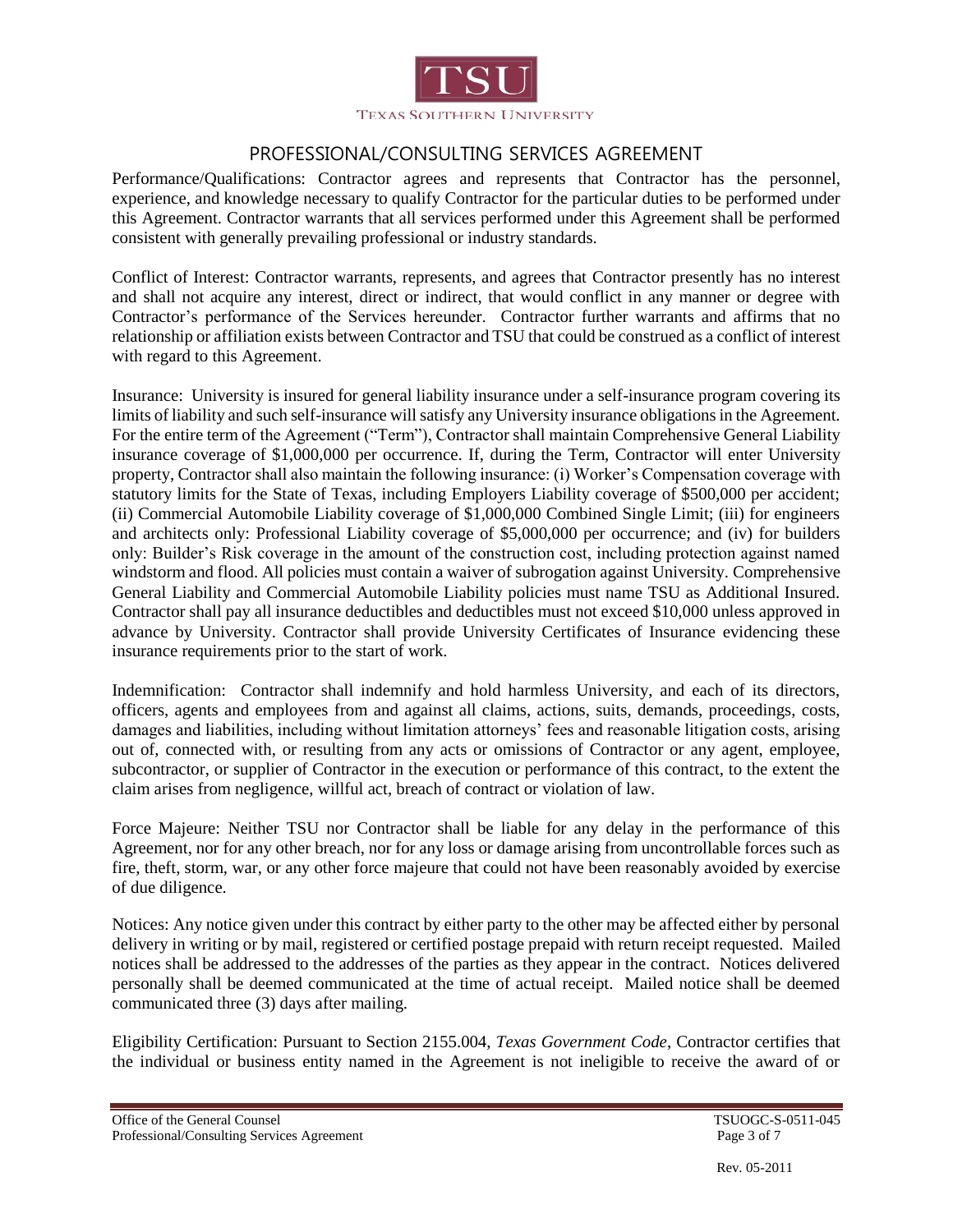

payments under the Agreement and acknowledges that the Agreement may be terminated and payment withheld if this certification is inaccurate.

Payment of Debt or Delinquency to the State: Pursuant to Sections 2107.008 and 2252.903, *Texas Government Code*, Contractor agrees that any payments owing to Contractor under the Agreement may be applied directly toward any debt or delinquency that Contractor owes the State of Texas or any agency of the State of Texas regardless of when it arises, until such debt or delinquency is paid in full.

Texas Family Code Child Support Certification: Pursuant to Section 231.006, *Texas Family Code*, Contractor certifies that it is not ineligible to receive the award of or payments under the Agreement and acknowledges that the Agreement may be terminated and payment may be withheld if this certification is inaccurate.

Products and Materials Produced in Texas: If Contractor will provide services under the Agreement, Contractor covenants and agrees that in accordance with Section 2155.4441, *Texas Government Code*, in performing its duties and obligations under the Agreement, the Contractor shall purchase products and materials produced in Texas when such products and materials are available at a price and delivery time comparable to products and materials produced outside of Texas.

State Auditor: Contractor understands that acceptance of funds under the Agreement constitutes acceptance of the authority of the Texas State Auditor's Office, or any successor agency (collectively, "Auditor"), to conduct an audit or investigation in connection with those funds. Contractor agrees to cooperate with the Auditor in the conduct of the audit or investigation, including without limitation providing all records requested. Contractor will include this provision in all contracts with permitted subcontractors.

Jurisdiction: Any disputes under this agreement shall be brought in a court of competent jurisdiction in Harris County, Texas and governed by Texas law.

Alternative Dispute Resolution: To the extent that Chapter 2260, Texas Government Code, is applicable to this Contract and is not preempted by other applicable law, the dispute resolution process provided for in Chapter 2260 and the related rules adopted by the Texas Attorney General Pursuant to Chapter 2260, shall be used by TSU and the Contractor to attempt to resolve any claim for breach of contract made by Contractor that cannot be resolved in the ordinary course of business. The Vice President for Finance/CFO of TSU shall examine Contractor's claim and any counterclaim and negotiate with Contractor in an effort to resolve such claims. The parties hereto specifically agree that (i) neither the occurrence of an event giving rise to a breach of contract claim nor the pendency of a claim constitute grounds for the suspension of performance by Contractor, (ii) neither the issuance of this Contract by TSU nor any other conduct, action or inaction of any representative of TSU relating to this contract constitutes or is intended to constitute a waiver of TSU's or the state's sovereign immunity to suit; and (iii) TSU has not waived its right to seek redress in the courts.

Entire Agreement: This agreement contains the entire agreement between the parties and supersedes any and all prior agreements, arrangements, and understanding, oral or written between the parties relating to this agreement. This agreement may not be modified except by mutual written agreement of the parties executed subsequent to this agreement.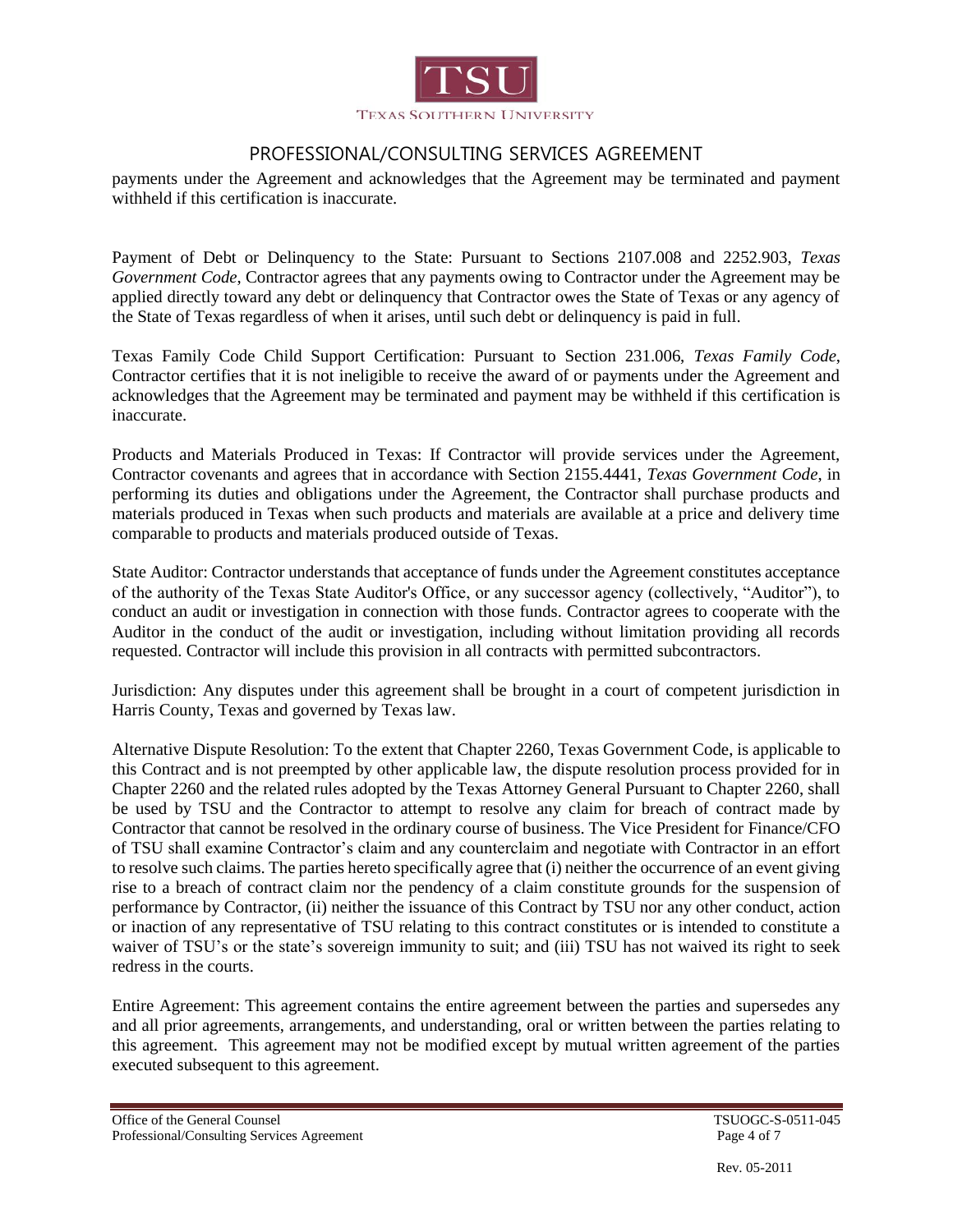

Authority: Contractor warrants and represents that Contractor has full power and authority to enter into and perform this agreement and to make the grant of rights contained herein. The person signing on behalf of TSU represents that he/she has authority to sign this agreement on behalf of TSU.

| Contractor's Name<br><b>Texas Southern University</b> |        |
|-------------------------------------------------------|--------|
| By:                                                   | By:    |
| Name:                                                 | Name:  |
| Title:                                                | Title: |
| Date:                                                 | Date:  |

*Note: Modification of this Form requires approval by the Office of General Counsel.*

Rev. 05-2011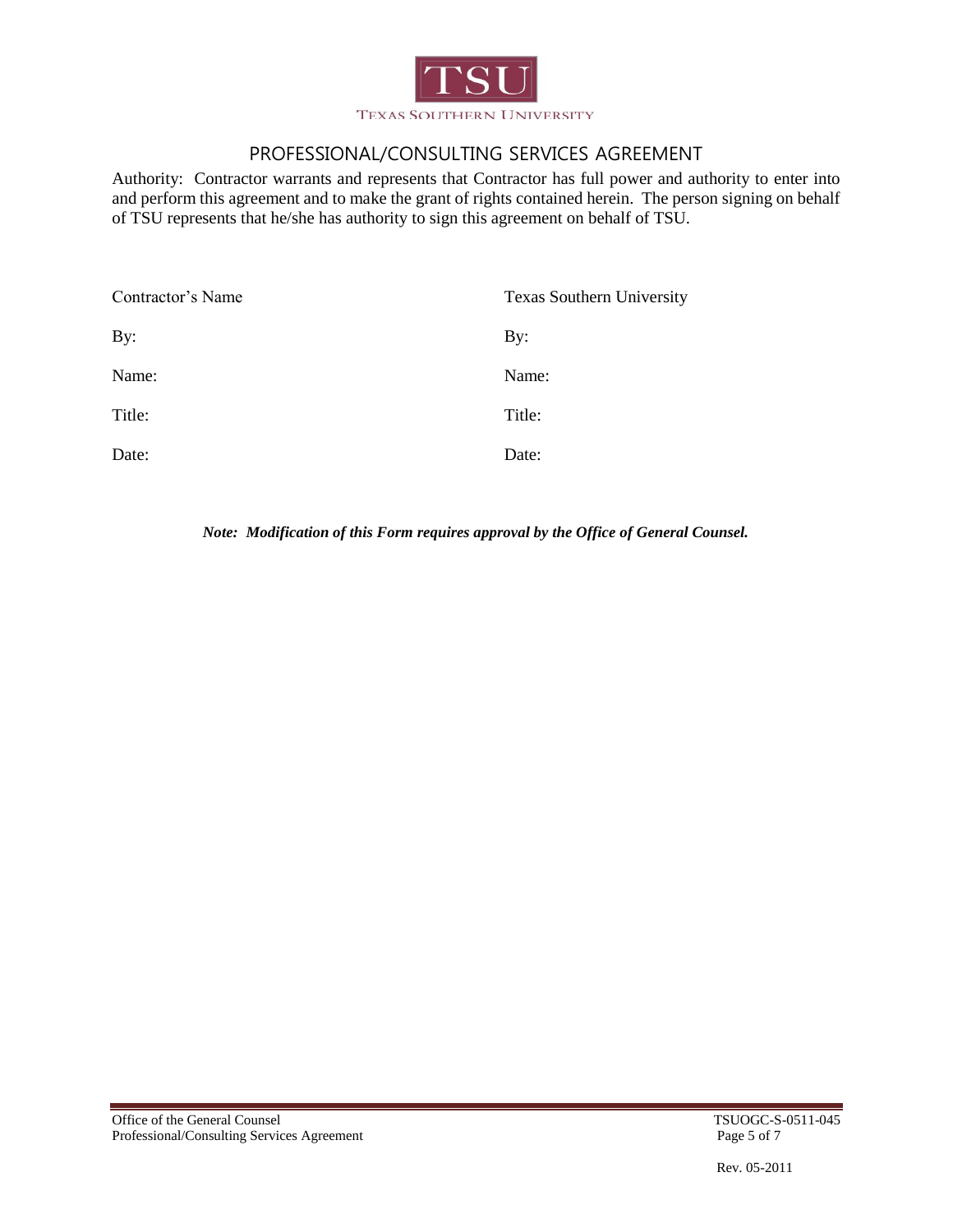

# PROFESSIONAL/CONSULTING SERVICES AGREEMENT **EXHIBIT "A"**

## **SERVICES**

## 1. **Services:**

Contractor will serve as a

#### **2. Deliverables:**

Contractor will deliver the following (Attach additional sheet, if necessary):

- 1) 2) 3) 4)
- 5)
- 6)
- 7)
- 8)
- 9)
- 10)